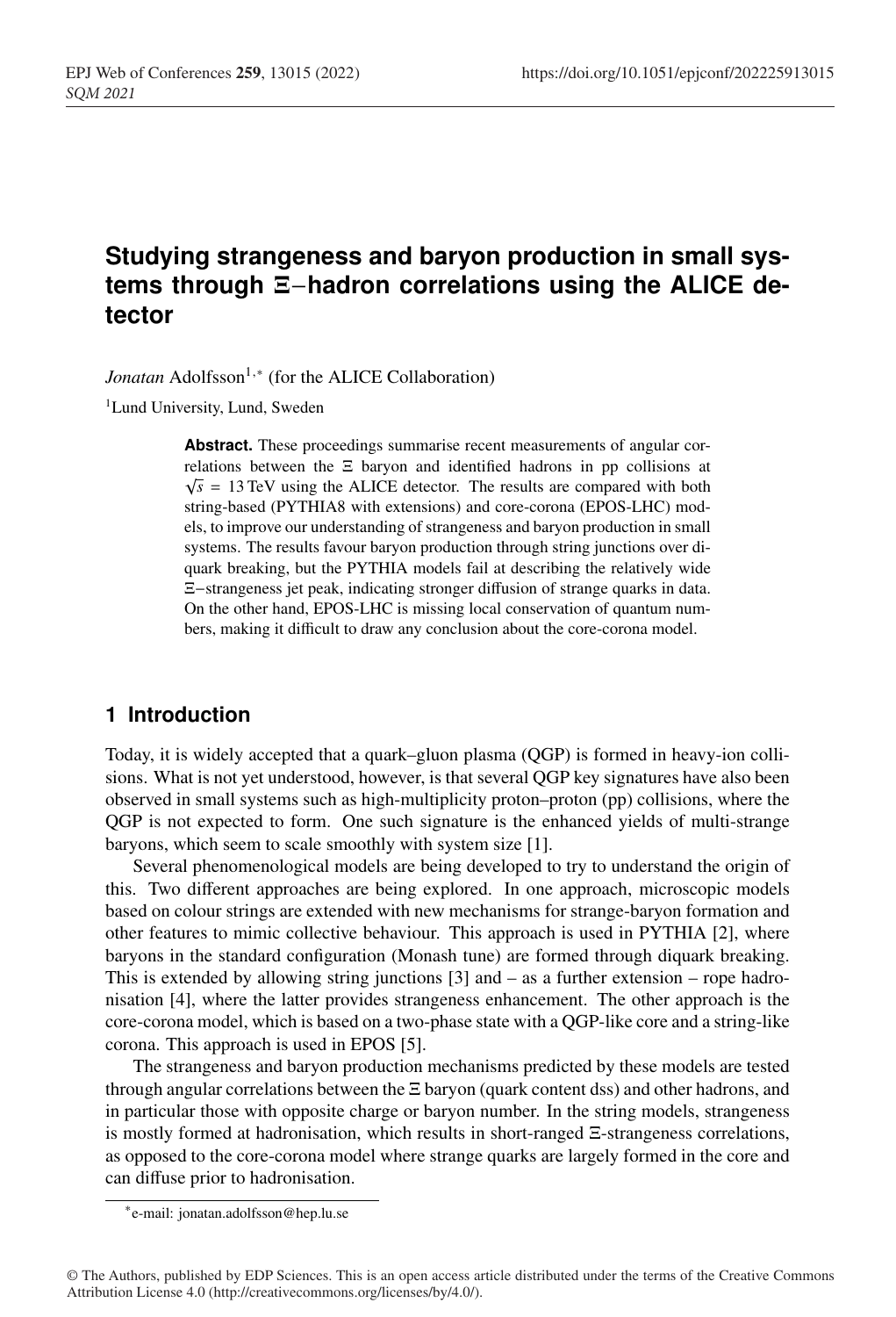### **2 Method**

The quantity measured here is the per-trigger yield,

$$
\mathbb{Y}(\Delta y, \Delta \varphi) = \frac{1}{N_{\text{trig}}} \frac{\mathrm{d}^2 N_{\text{pairs}}}{\mathrm{d} \Delta y \mathrm{d} \Delta \varphi},
$$

which is the distribution of particle pairs in relative rapidity ( $\Delta y$ ) and azimuthal angle ( $\Delta \varphi$ ) space, divided by the number of triggers  $N_{\text{trig}}$ . To extract the part that is due to balancing charges, same-charge (or baryon number) correlations were subtracted from those of opposite charge.

This was measured for identified  $\Xi - \pi$ ,  $\Xi - K$ ,  $\Xi - p$ ,  $\Xi - \Lambda$ , and  $\Xi - \Xi$  pairs using approximately 8 · 10<sup>8</sup> minimum-bias pp events at  $\sqrt{s}$  = 13 TeV recorded by the ALICE detector [6]. Pions, kaons, and protons were identified via the specific energy loss in the Time Projection Chamber and the velocity in the Time-Of-Flight detectors (pseudorapidity  $|\eta|$  < 0.8). The  $\Xi$  and  $\Lambda$  baryons were reconstructed from their decay products (e.g.  $\Xi^- \to \pi^- + \Lambda$ ,  $\Lambda \to \pi^-$  + p), by making use of their invariant masses and various topological cuts (similar to what is done in Ref. [7]). Finally, the multiplicity dependence of the correlation function was measured by dividing the events into multiplicity classes (where the lowest percentiles correspond to the highest multiplicities) based on the response from the V0 counters in the forward regions  $(-3.7 < \eta < -1.7$  and  $2.8 < \eta < 5.1$ ).

## **3 Results**

Figure 1 shows angular  $\Xi - \pi$  correlations projected on  $\Delta \varphi$  and  $\Delta y$  (for the near side,  $|\Delta \varphi|$  <  $3\pi/10$ ), for both ALICE data and models. Here, the same-sign correlations are reasonably



Figure 1: Per-trigger yields of  $\Xi - \pi$  correlations compared with predictions from PYTHIA8 (including two extensions) and EPOS-LHC, projected onto (left)  $\Delta\varphi$  and (right)  $\Delta y$  on the near side. The lower panels show the difference between opposite- and same-sign correlations.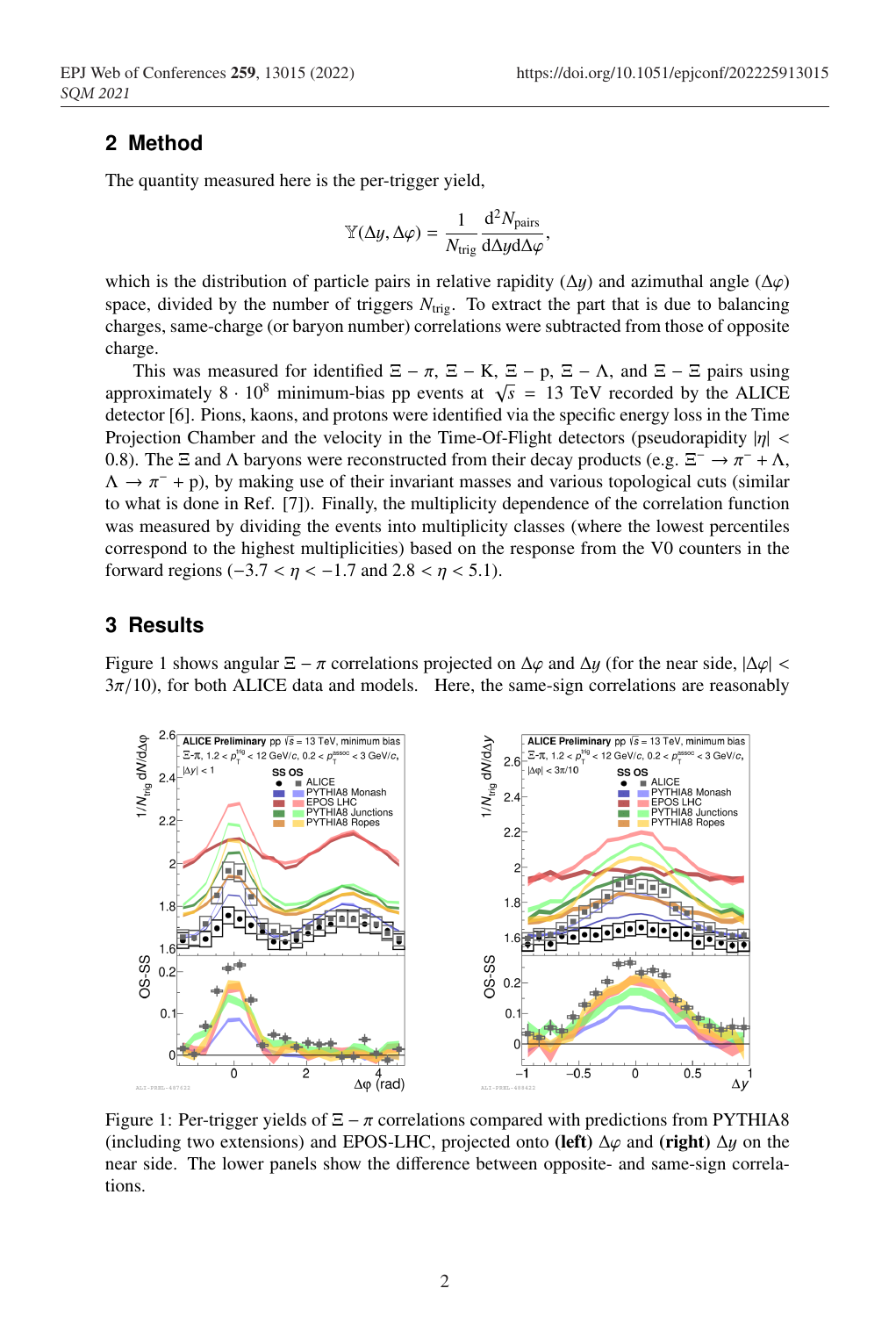

Figure 2: Differences between opposite- and same-sign (or baryon number) correlations projected onto  $\Delta y$  on the near side, for (top left)  $\Xi$  – K pairs, (top right)  $\Xi$  – p pairs, (bottom left)  $\Xi$  –  $\Lambda$  pairs, and (bottom right)  $\Xi$  –  $\Xi$  pairs.

well described by PYTHIA8 Monash, which can be attributed to good tuning of the singleparticle yields, whereas there is a slight offset for the other models. Similar observations have also been made for  $\Xi$  – K and  $\Xi$  – p correlations. On the other hand, PYTHIA8 Monash underestimates the difference between opposite- and same-sign (OS-SS) correlations, which is better described by the other models or tunes. This means that these models more accurately predict the fraction of the charge from the  $\Xi$  baryons that is balanced by pions.

For the other minimum-bias results, only the near-side projections of the OS-SS difference are shown here, which are summarised in Fig. 2. Here the predictions from the different models differ significantly, with EPOS-LHC predicting a nearly flat behaviour, which is not observed in data. The reason is that local conservation of quantum numbers is not implemented in EPOS, and this is not necessarily a feature of core-corona models in general. The PYTHIA models, on the other hand, predict a stronger and narrower peak than what is observed in data, except for  $\Xi$  – p correlations, where no direct correlations are expected from the diquark breaking mechanism. The junction and rope extensions are better at predicting Ξ−baryon correlations, but fail at describing Ξ − K correlations. This favours the additional baryon production mechanism from the junction model, but more development is needed to accurately describe all observations.

Multiplicity dependent  $\Xi - \pi$ ,  $\Xi - K$ , and  $\Xi - \Lambda$  correlations are shown in Fig. 3 (similar trends are seen also in  $\Xi$  – p and  $\Xi$  –  $\Xi$  correlations). The shift observed in the baseline with increasing multiplicity is simply due to the increased particle yields, but a small enhancement is also observed for the OS-SS difference, along with some narrowing. A similar behaviour is predicted by PYTHIA, where this can be attributed to radial flow from colour reconnection, so this effect is likely present also in data (although possibly from a different origin). However,